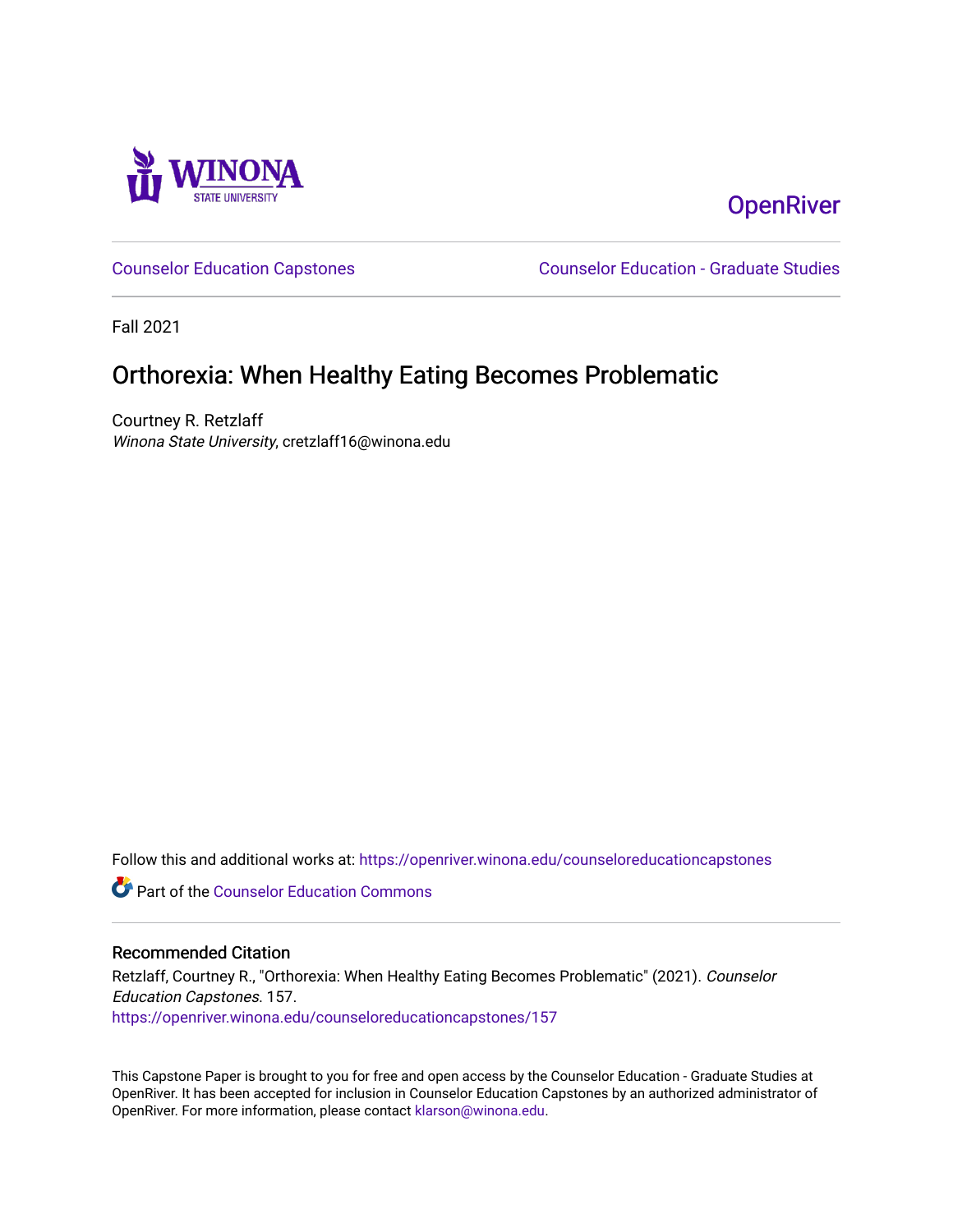Orthorexia: When Healthy Eating Becomes Problematic

Courtney Retzlaff

A Capstone Project submitted in partial fulfillment of the

requirements for the Master of Science Degree in

Counselor Education at

Winona State University

Fall 2021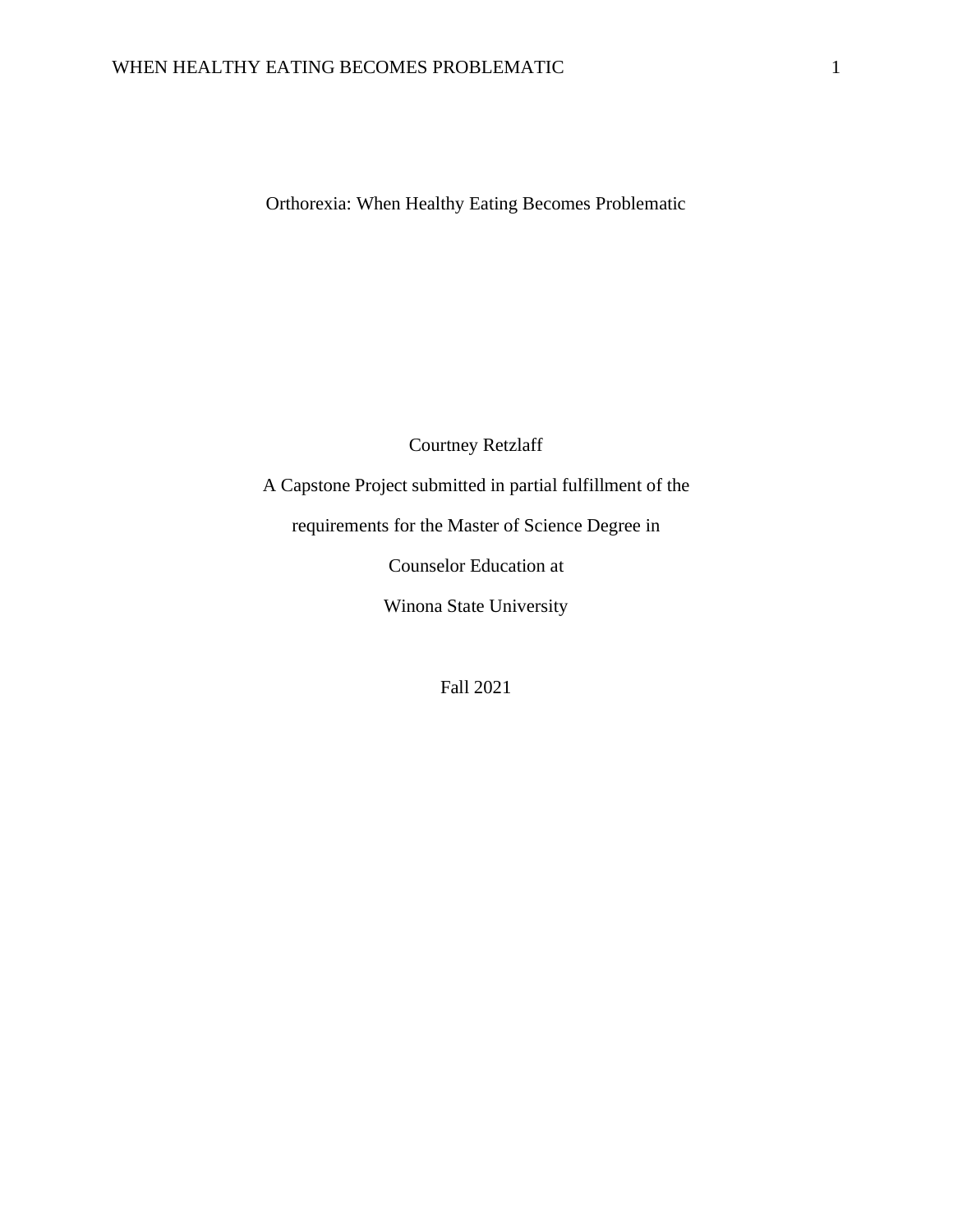Winona State University

College of Education

Counselor Education Department

## CERTIFICATE OF APPROVAL

## CAPSTONE PROJECT

\_\_\_\_\_\_\_\_\_\_\_\_\_\_\_\_\_\_\_

\_\_\_\_\_\_\_\_\_\_\_\_\_\_\_\_\_\_\_\_\_\_\_\_\_\_

Orthorexia: When Healthy Eating Becomes Problematic

This is to certify that the Capstone Project of

Courtney Retzlaff

Has been approved by the faculty advisor and the CE 695 – Capstone Project

Course Instructor in partial fulfillment of the requirements for the

Master of Science Degree in

Counselor Education

Capstone Project Supervisor: <u>Daunatte Ligrand</u> Dawnette Cigrand, PhD.

Approval Date: <u>December 15, 2021</u>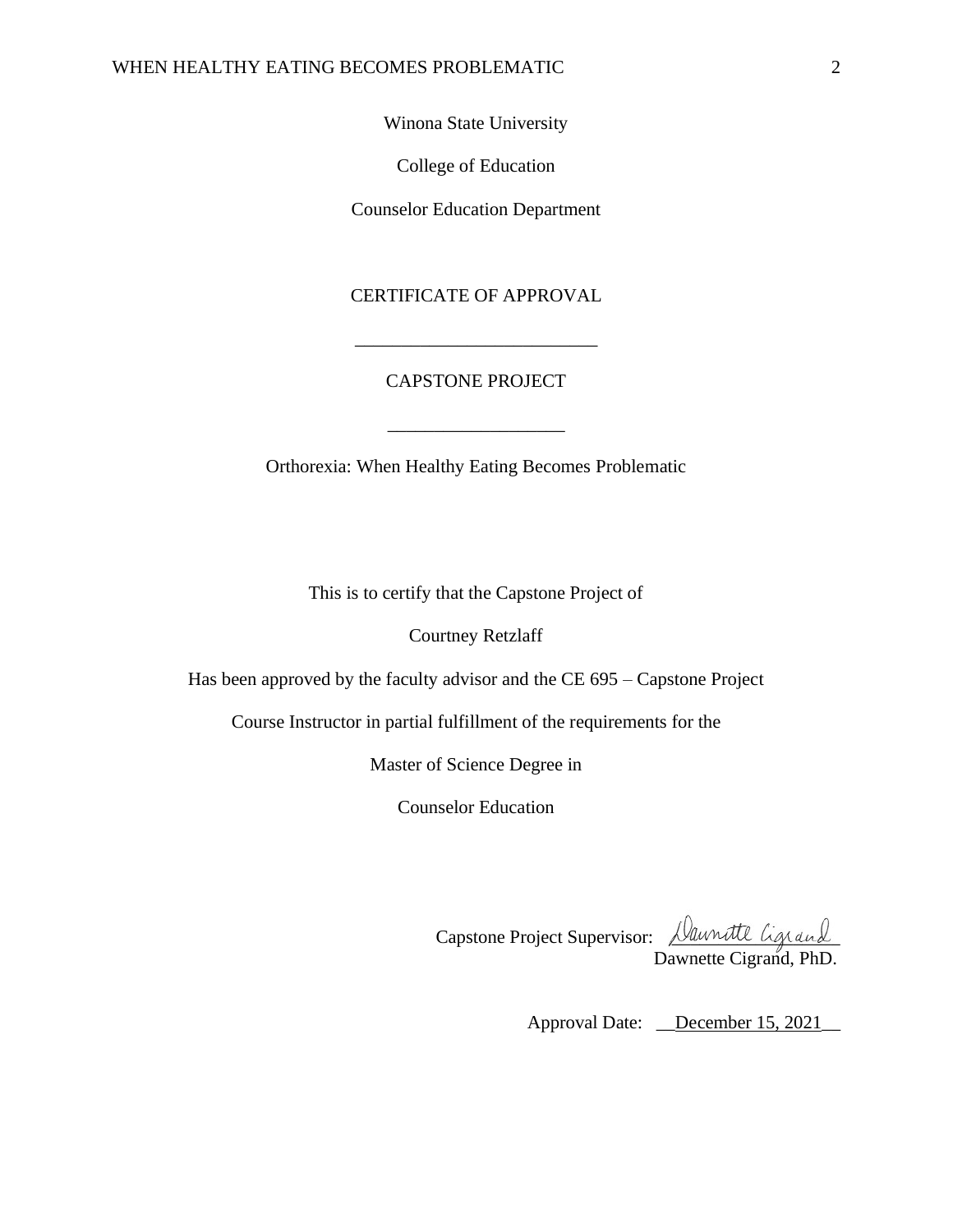## **Abstract**

Counselors must help clients differentiate between healthy eating and disordered eating. Thus, this review of the literature examines when healthy eating becomes dangerous, and in some cases, life threatening by comparing a condition known as orthorexia to identified mental health disorders. Orthorexia nervosa (ON) is defined as, "a pathological obsession with proper nutrition that is characterized by a restrictive diet, ritualized patterns of eating, and rigid avoidance of foods believed to be unhealthy or impure" (Koven & Abry, 2015, p.385). Orthorexia is not included in the current Diagnostic and Statistical Manual of Mental Disorders (DSM) as a disorder. Even so, characteristics of orthorexia could potentially fit into two different diagnostic categories: eating disorders or obsessive-compulsive disorders. The similarities and differences between anorexia nervosa (AN), obsessive-compulsive disorder (OCD) and orthorexia are discussed in this review and the importance of being educated about orthorexia is also included.

Keywords: *orthorexia, anorexia, obsessive-compulsive, perfection*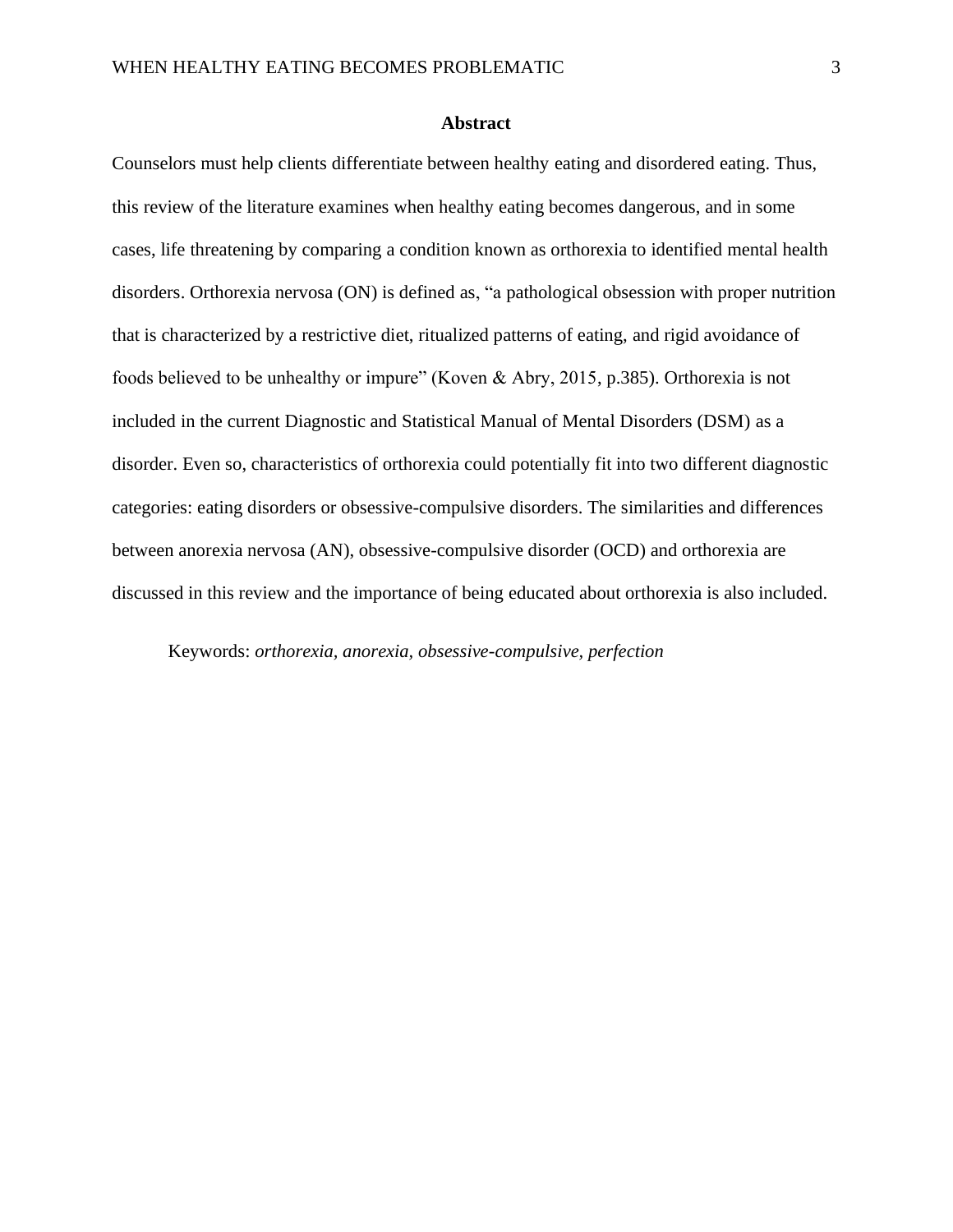| Contents |
|----------|
|----------|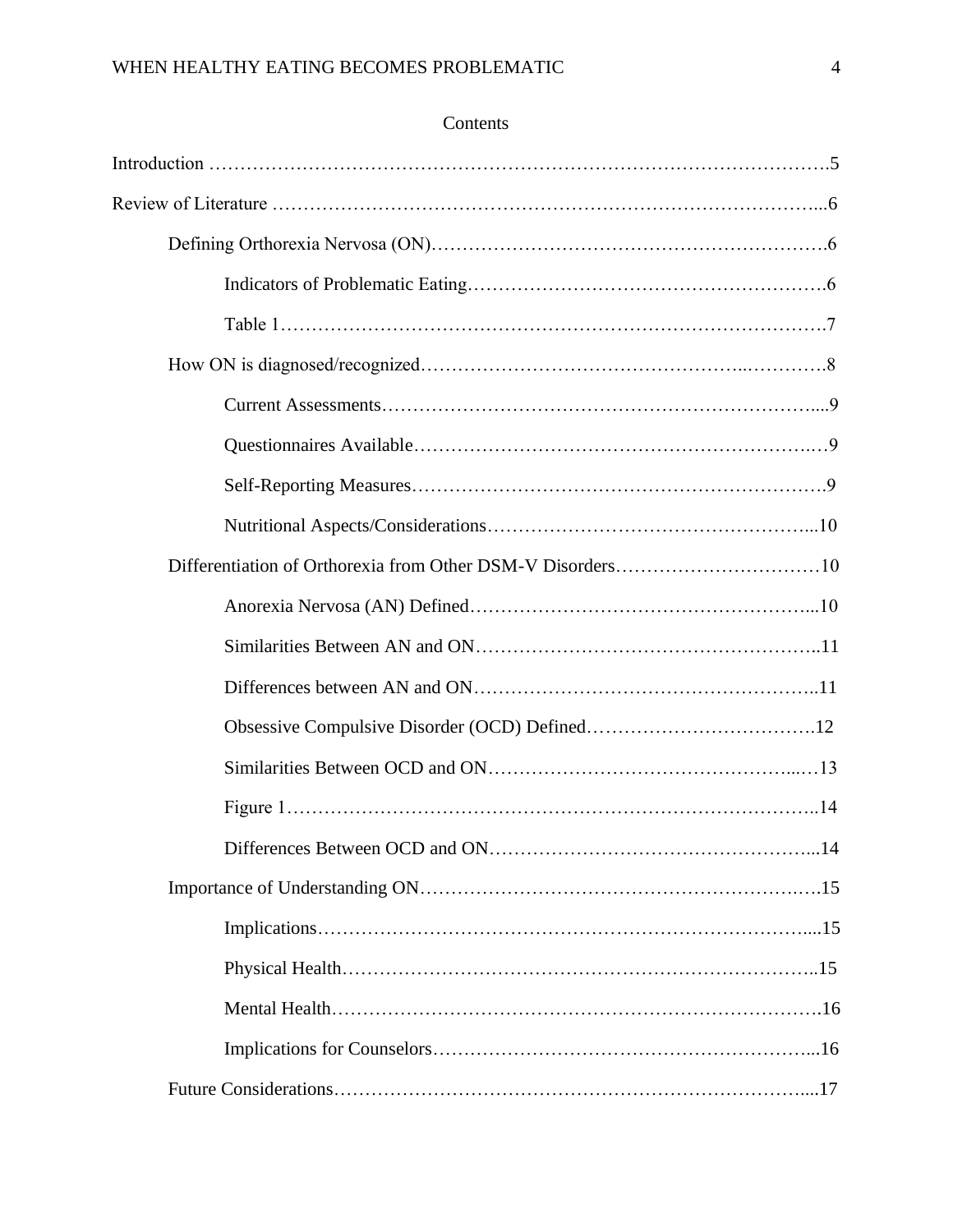## WHEN HEALTHY EATING BECOMES PROBLEMATIC 5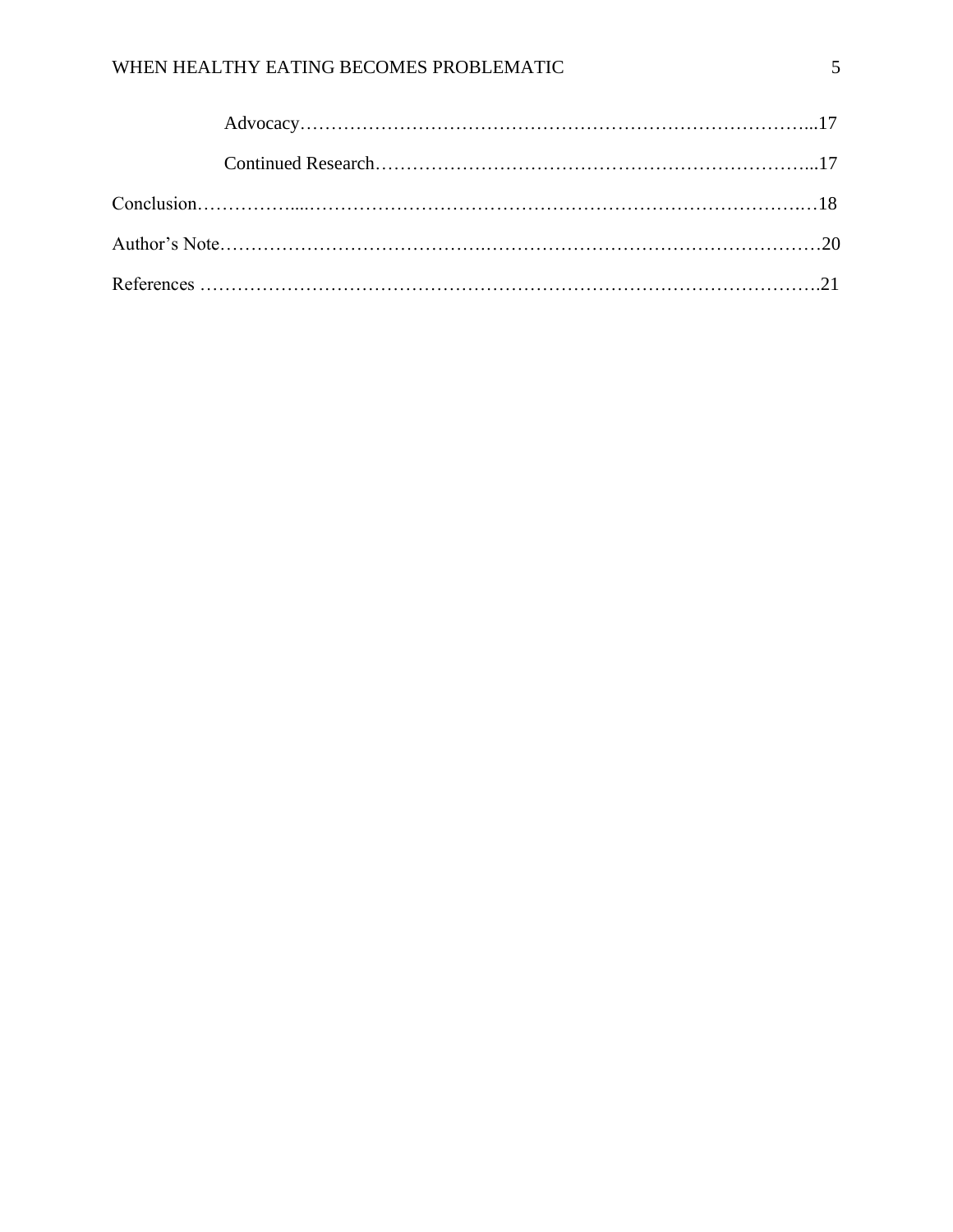### **Orthorexia: When Healthy Eating Becomes Problematic**

Healthy eating is glorified in our society as a whole. There are always new diets, new super foods or the newest food or beverage cleanse that promote a healthier food option or a step towards a healthier lifestyle. In today's society there are ads for the newest diets regularly shown on television or seen on social media platforms. This, in part, is why it is difficult to tell when following a diet turns into disordered eating.

The concept of good foods and bad foods is also prevalent in society today, for example, there are various recommendations to "eat this, not that". This message can influence food choices for a person and has the potential to lead to ON behaviors. ON, or Orthorexia Nervosa, can be defined as "A pathological obsession with proper nutrition that is characterized by a restrictive diet, ritualized patterns of eating, and rigid avoidance of foods believed to be unhealthy or impure" (Koven & Abry, 2015, p.385). Characteristics of ON include obsession with consuming, the purest, healthiest foods, malnutrition due to elimination of food groups, decreased social interactions and potentially financial strain. The societal message of perfection is one that has been around for decades and contributes to individuals with ON in finding the perfect, purest food. Because social media is not a good resource for health recommendations, it is critical that individuals seek out the advice of a medical professional before making drastic changes in diet and exercise, and for counselors to be aware of characteristics of ON. Thus, in this paper I will define orthorexia, compare the characteristics of anorexia nervosa to those of ON, and compare the characteristics of obsessive compulsive disorder with those of ON. I will provide information about implications orthorexia can have on an individual as well as opportunities for advocacy and continued research.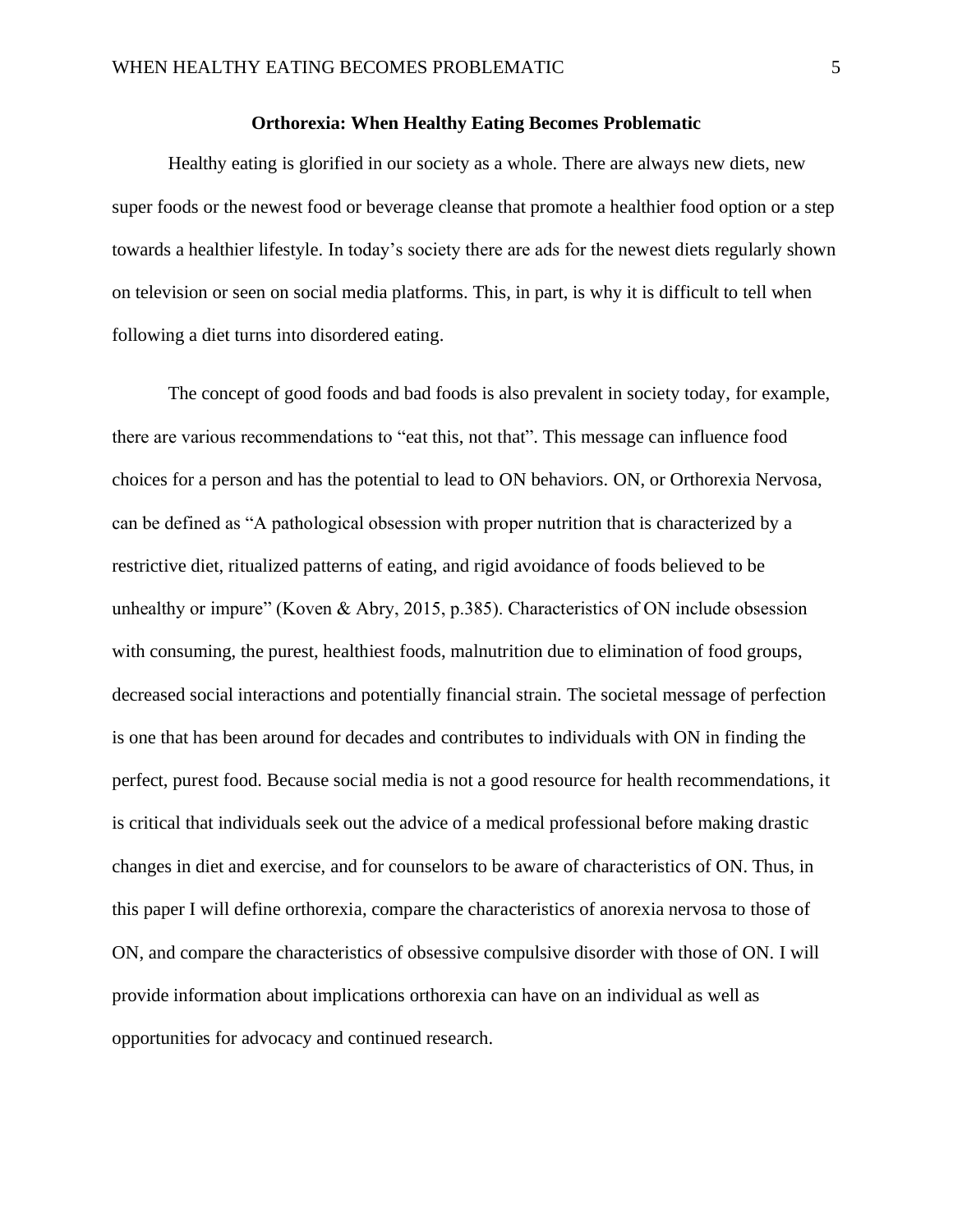#### **Review of Literature**

#### **Defining Orthorexia Nervosa (ON)**

Orthorexia nervosa (ON) is defined as "A pathological obsession with proper nutrition that is characterized by a restrictive diet, ritualized patterns of eating, and rigid avoidance of foods believed to be unhealthy or impure" (Koven & Abry, 2015, p.385). The term orthorexia was first coined by Dr. Steven Bratman in 1997 and translates to "proper appetite" (Koven & Abry, 2015). Orthorexia can begin innocently when an individual chooses to follow a healthy diet. When the obsession and preoccupation of consuming only "perfect" healthy food interferes with an individual's day to day life, as well as a decline in health and/or a negative effect in a person's social life, the healthy plan begins to transform into a physically and mentally taxing disorder. Individuals who may be experiencing ON become fixated on the source of the food they eat, how their food is prepared and the nutritional value before and after cooking. In addition, an individual may engage in eating rituals from which they will not stray.

### *Indicators of Problematic Eating*

Healthy eating is glamorized in the media and strongly encouraged by health professionals. This normally does not cause harm for individuals who begin to eat healthier or begin an exercise routine. For those facing ON, healthy eating is taken to an extreme and becomes detrimental to their wellbeing. According to Kazmierczak-Wojtas and Niedzielski (2021), those who show symptoms of ON tend to cut out foods containing preservatives, color additives, artificial flavors, foods treated with pesticides and genetically altered foods. Along with the restrictions previously stated, individuals struggling with ON have been known to cut out foods containing excessive amounts of fat, sugar, and sodium. With these restrictive eating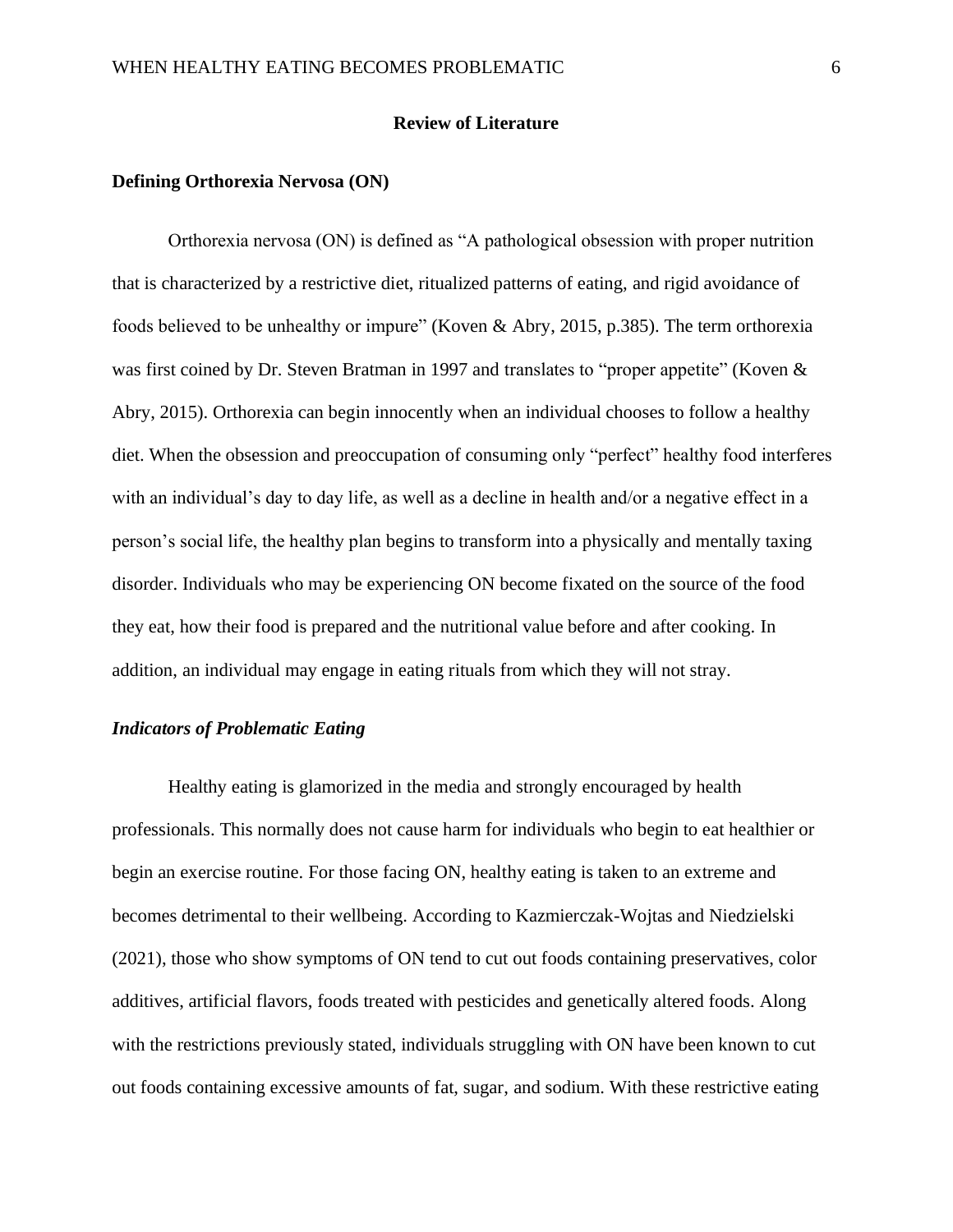practices, there is a possibility of nutritional deficiencies, extreme weight loss, and some of the same medical complications seen in individuals with severe anorexia (Koven & Abry, 2015). Individuals who display orthorexic tendencies may also struggle with social interactions due to their rigid eating routines. For example, individuals displaying orthorexia may avoid eating socially due to their need to control how their food is prepared and the fear of not being able to find an acceptable food when dining out (Moroze et al., 2015). There are not only physical and social symptoms of ON, but psychological ones as well. Those struggling with ON tend to experience guilt, shame, disgust, irritation, and anxiety when they are unable to maintain the strict food regime they follow (Koven & Abry, 2015). Currently, there are no concrete, accepted diagnostic criteria for ON, however, Table 1 shows the proposed diagnostic criteria for ON (Moroze, et al., 2015).

#### **Table 1: Diagnostic Criterion for Orthorexia Nervosa (***Proposed***)**

**Criterion A.** Obsessional preoccupation with eating "healthy foods," focusing on concerns regarding the quality and composition of meals. (Two or more of the following.)

•Consuming a nutritionally unbalanced diet owing to preoccupying beliefs about food "purity."

•Preoccupation and worries about eating impure or unhealthy foods and of the effect of food quality and composition on physical or emotional health or both.

•Rigid avoidance of foods believed by the patient to be "unhealthy," which may include foods containing any fat, preservatives, food additives, animal products, or other ingredients considered by the subject to be unhealthy.

•For individuals who are not food professionals, excessive amounts of time (e.g., 3 or more hours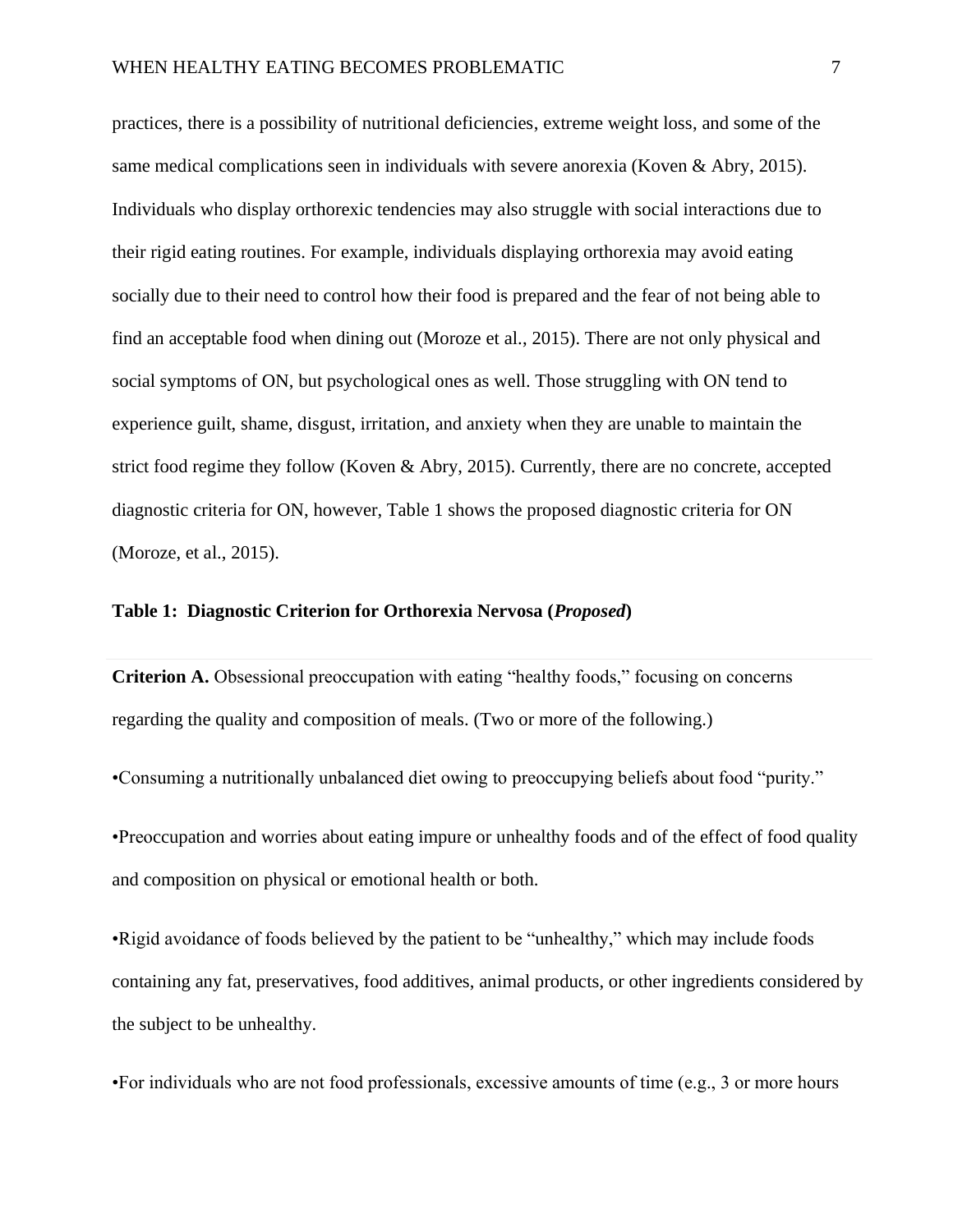per day) spent reading about, acquiring, and preparing specific types of foods based on their perceived quality and composition.

•Guilty feelings and worries after transgressions in which "unhealthy" or "impure" foods are consumed.

•Intolerance to other's food beliefs.

•Spending excessive amounts of money relative to one's income on foods because of their perceived quality and composition.

**Criterion B.** The obsessional preoccupation becomes impairing by either of the following:

•Impairment of physical health owing to nutritional imbalances, e.g., developing malnutrition

because of an unbalanced diet.

•Severe distress or impairment of social, academic, or vocational functioning owing to obsessional

thoughts and behaviors focusing on patient's beliefs about "healthy" eating.

**Criterion C.** The disturbance is not merely an exacerbation of the symptoms of another disorder such as obsessive-compulsive disorder or of schizophrenia or another psychotic disorder.

Reprinted from *Psychosomatics*, Vol. 54(4), Ryan M. Moroze, Thomas M. Dunn, J. Craig Holland, Joel Yager, Philippe Weintraub, *Microthinking about Micronutrients: A Case of Transition from Obsessions about Healthy Eating to Near-Fatal "Orthorexia Nervosa" and Proposed Diagnostic Criteria*, pages 397-403, Copyright 2015, with permission from Elsevier

#### **How ON is Diagnosed/Recognized**

## *Current Assessments*

Assessments are a useful tool when deciding on an appropriate diagnosis for a client. When it comes to assessments specifically for ON, there have not been any developed at this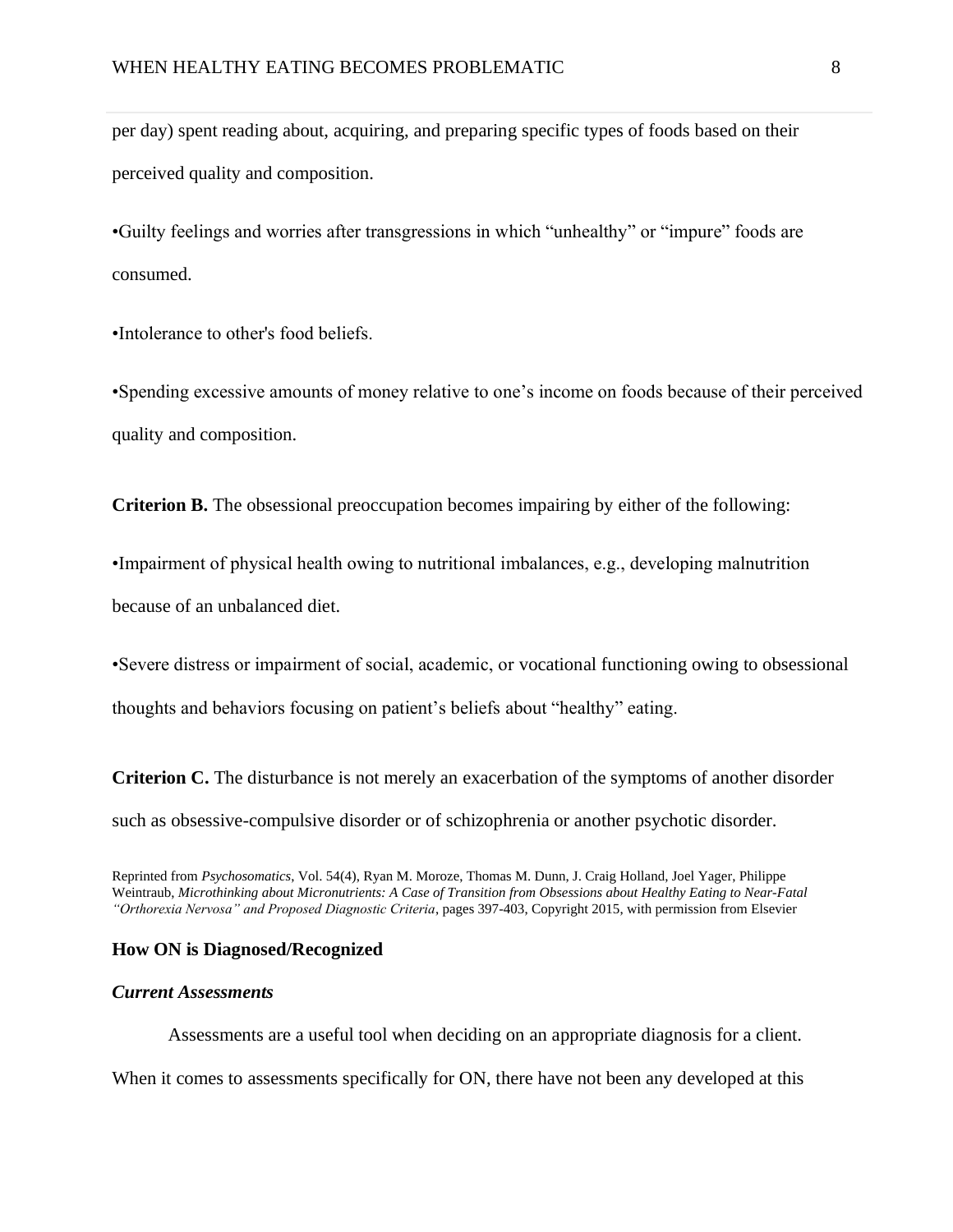time. The research shows other eating disorder assessments may be helpful to identify irregular patterns of eating, attitudes towards food and a disruption in self-esteem and body image. Proposed assessments include: Eating Attitudes Test (EAT-26; Garner et al., 1982) and the Eating Disorder Screen for Primary Care (ESP; Cotton et al., 2004). A separate assessment, the Multidimensional Perfectionism Scale (MPS; Hewitt & Flett,1991) has been shown in a study to predict orthorexic tendencies (Novara et al., 2021). This may be a useful tool that need continued research because of the perfectionism component of orthorexia.

#### *Questionnaires Available*

While there have been no valid or reliable measurements approved for diagnosing ON, there is a questionnaire available as a screening tool known as the ORTO-15 (Donini et al., 2005). The ORTO-15 is a 15-item questionnaire used to distinguish healthy and pathologically healthy eating which uses a 4-point, Likert scale that ranges from "always" to "never" (Donini et al., 2005). According to Novara et al. (2021), it may also be helpful to administer the Eating Habits Questionnaire-21 (EHG-21); Gleaves et al., 2013) to gain better insight into where an individual is in regard to food and eating. The EHG-21 provides self-report information about a person's knowledge of healthy eating, problems associated with healthy eating and feelings towards healthy eating. This has the potential to lead to more in-depth conversations with an individual who may be struggling with ON.

#### *Self-Reporting Measures*

Due to the lack of questionnaires and assessments created in order to aide in identifying ON, self-report is the current course of action. When meeting with an individual who may be struggling with orthorexia, the information provided by the individual experiencing the symptoms may provide the most in-depth information. The ability to hear from the individual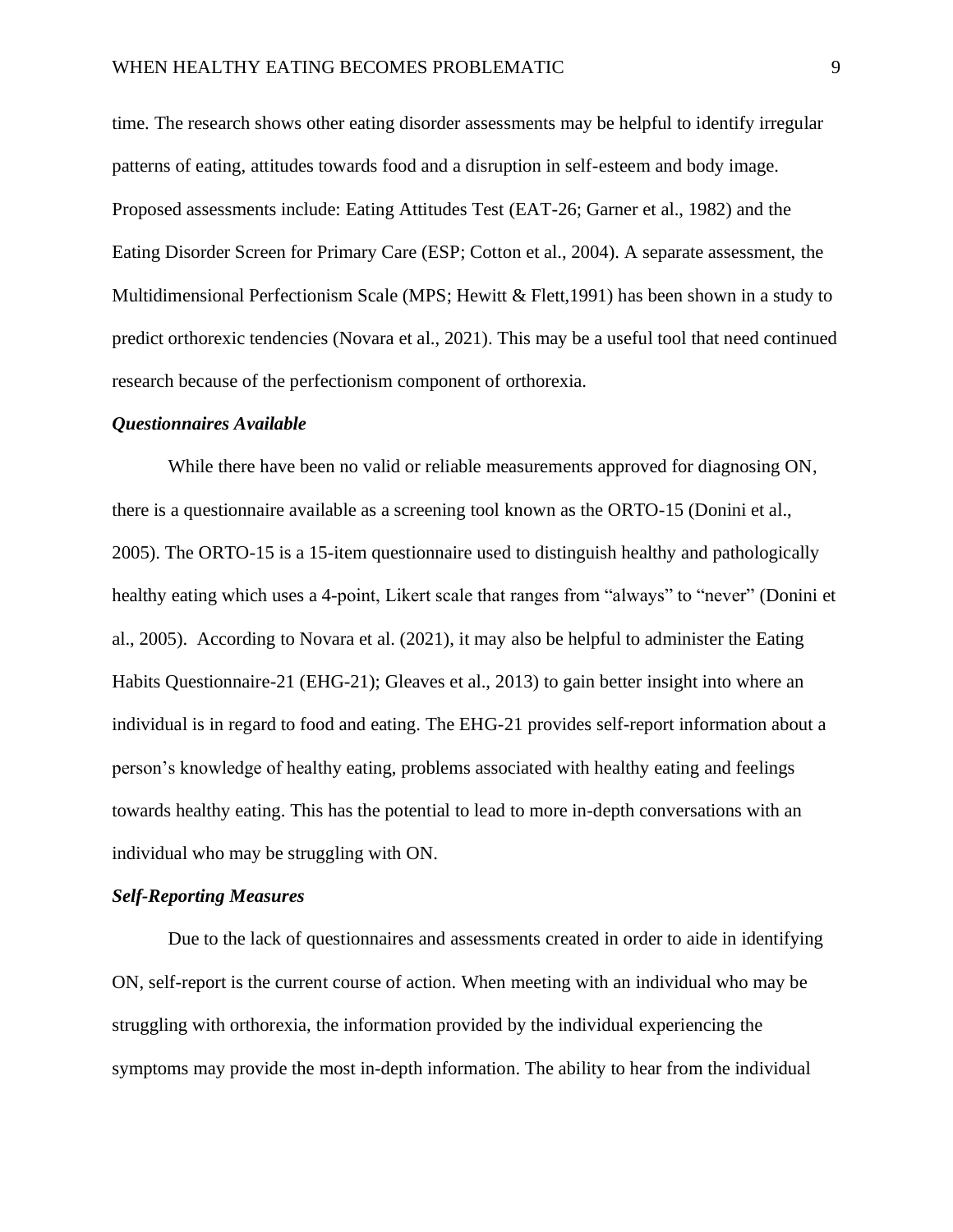about their own attitudes about food, what foods they consume or have chosen to eliminate from their diet and daily eating behaviors would help identify orthorexic tendencies. Another topic that would be useful using the self-report is the individual's social interactions and if there have been any changes, both positively or negatively.

#### *Nutritional Aspects/Considerations*

In addition to self-report during client interviews, a nutritional assessment would be a useful tool to identify orthorexic behaviors, which could include blood testing to measure nutrient levels in the body. After the initial nutritional assessment, a dietitian could request the client maintain a food log over a certain period of time to assess the amount and types of food the client consumes. Upon review of a food log, continued conversation around food choices would occur to gain insight into the reasons for the foods chosen. This would be useful in identifying malnutrition that can occur in those with orthorexic tendencies from the elimination of entire food groups (Koven & Abry, 2015).

## **Differentiation of Orthorexia from Other DSM-V Disorders**

#### *Anorexia Nervosa (AN) Defined*

Anorexia Nervosa (AN) is a clinical, diagnosable eating disorder. According to the Diagnostic and Statistical Manual of Mental Disorders (DSM-5), the following criteria must be met in order to have a diagnosis of AN:

Restriction of energy intake leading to a significantly low body weight in the context of age, sex, developmental trajectory, and physical health. Intense fear of gaining weight, even though underweight. Body image disturbance, undue influence of body weight or shape on self-evaluation, or denial of the seriousness of the current low body weight. (pp. 338-339)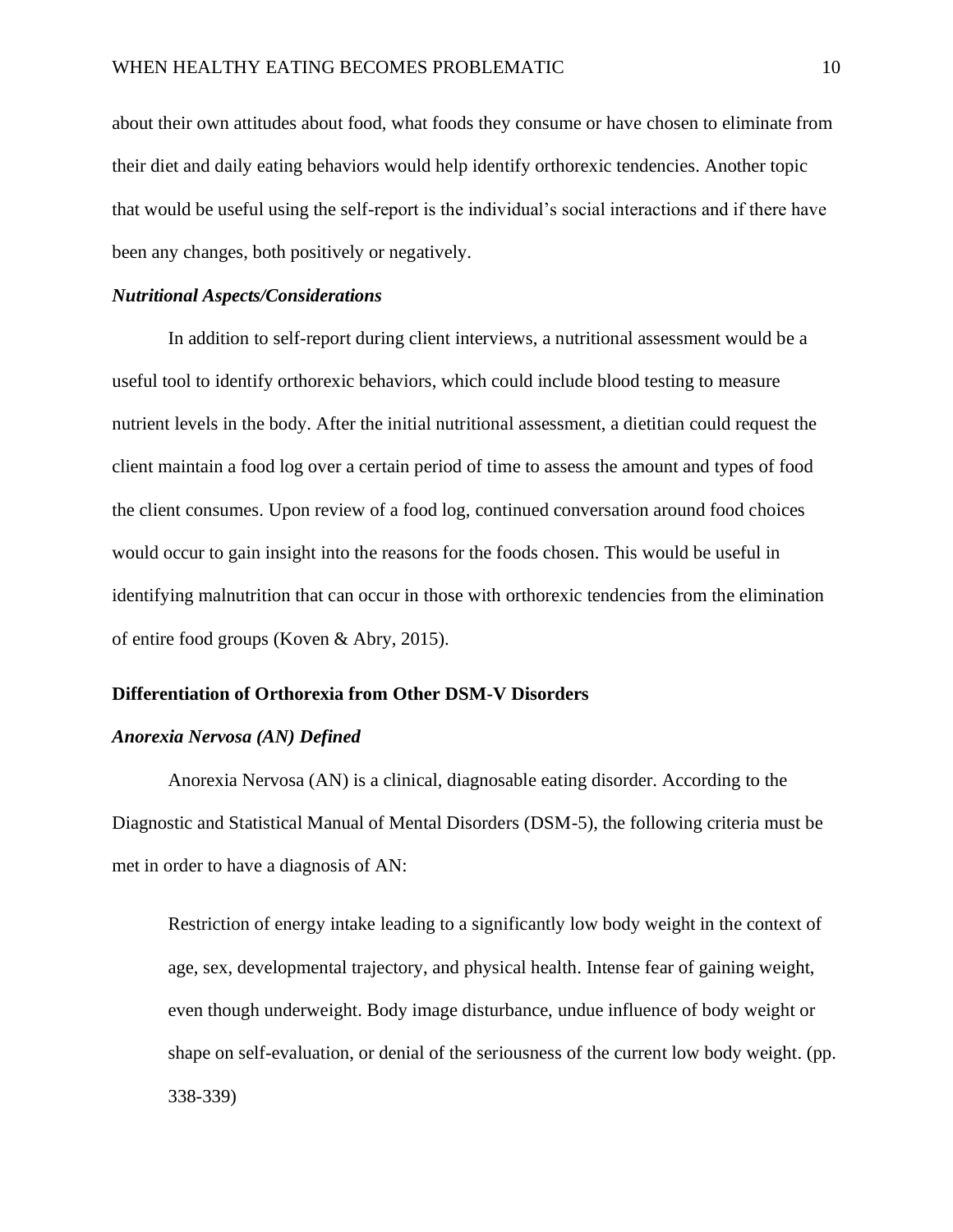Anorexia also has two subtypes, restricting type and binge-eating/purging type. Restricting type AN is categorized by weight loss accomplished primarily through dieting, fasting and/or excessive exercise (APA, 2013). The binge-eating/purging subtype is characterized by recurrent episodes of binge eating or purging behavior (i.e. self-induced vomiting, misuse of laxatives, diuretics or enemas) (APA, 2013).

#### *Similarities Between AN and ON*

Although ON is not currently recognized as an eating disorder, it does share traits of AN. According to Koven and Abry, (2015), as represented in Figure 1, the overlap between AN and ON is worth exploring. Individuals with ON and AN experience extreme perfectionism, not solely with food, but in other areas of life. Guilt over incorrect food choices is both present in ON and AN. The amount of insight that individuals with either ON or AN is very limited; that is, they tend not to see the issues with their thoughts and behaviors. The ability of an individual to function in their day-to-day life is hindered by the behaviors of both AN and ON. One of the well-known characteristics of AN is the extreme weight loss that occurs. Similarly, such weight loss can occur with ON because of the elimination of food groups, although the desire to lose weight is not the motivating factor. Malnutrition is also present in both AN and ON because of the restricted intake of food, which could require a refeeding process to build back the nutrition that is lost.

#### *Differences between AN and ON*

As noted, there are similarities between ON and AN, but there are significant differences between them. One major difference is that an individual with ON will flaunt their behaviors to others whereas someone with AN would tend to keep their behaviors a secret (Koven & Abry, 2015). According to Simpson and Mazzeo (2017), the behaviors of those with ON may be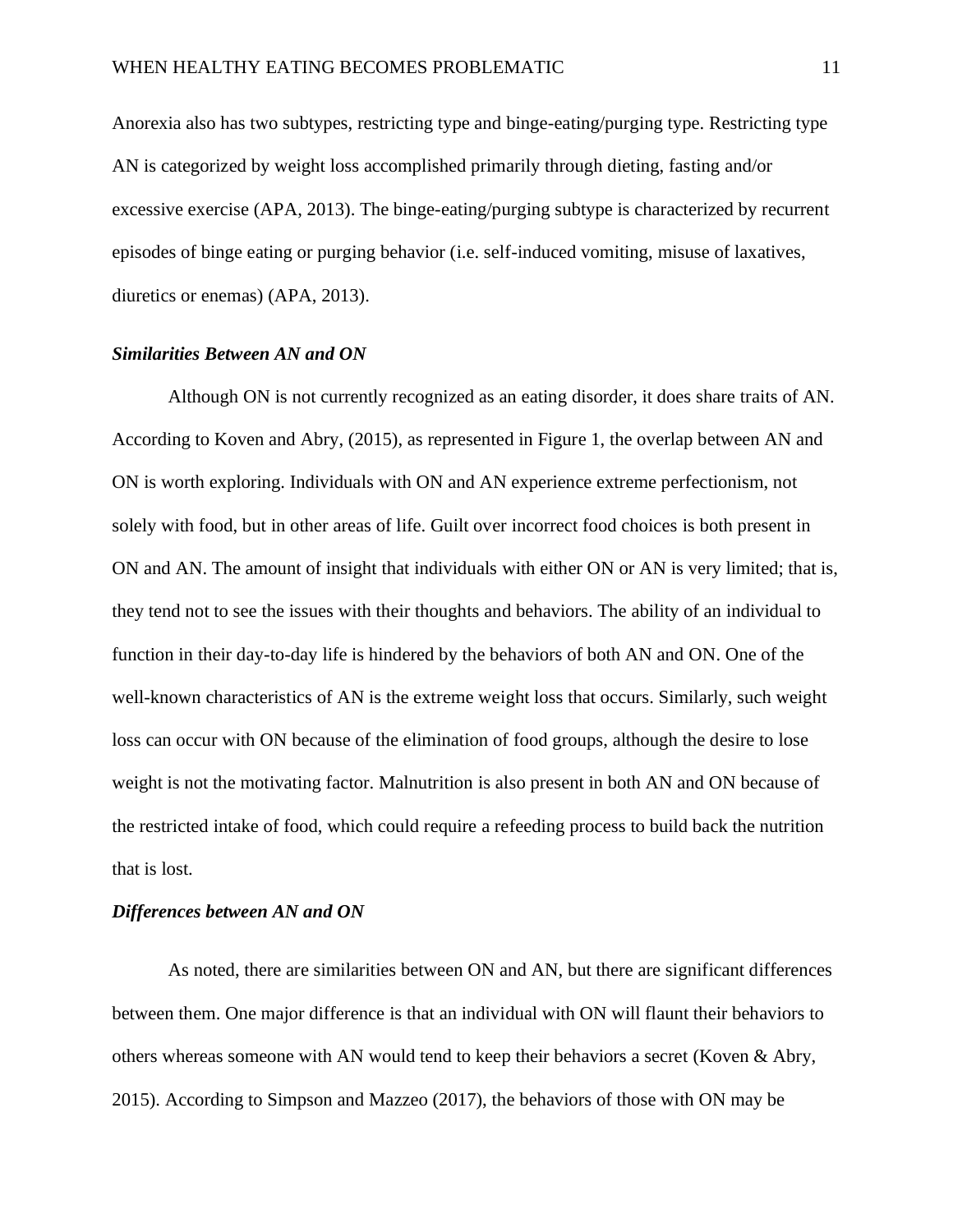deemed as more acceptable than the behaviors of someone with AN. A glaring difference between ON and AN is the consumption of food. With AN, there is a restriction of all foods, not just foods deemed unhealthy or impure as expressed in ON. Orthorexia has the maximizing health component as to why food is treated the way it is. Anorexia on the other hand is focused on weight loss and the desire to be thin, regardless of the health consequences. As mentioned previously, Figure 1 also depicts the differences between AN and ON.

## *Obsessive Compulsive Disorder (OCD)Defined*

OCD is a diagnosable disorder in the DSM-5. In order to be diagnosed with OCD, the following criteria must be met as outlined by the DSM-5:

Presence of obsessions, compulsions, or both: Obsessions are defined by (1) and (2): 1. Recurrent and persistent thoughts, urges, or impulses that are experienced, at some time during the disturbance, as intrusive and unwanted, and that in most individuals cause marked anxiety or distress. 2. The individual attempts to ignore or suppress such thoughts, urges, or images, or to neutralize them with some other thought or action (i.e., by performing a compulsion). Compulsions are defined by (3) and (4): 3. Repetitive behaviors or mental acts that the individual feels driven to perform in response to an obsession or according to rules that must be applied rigidly. 4. The behaviors or mental acts are aimed at preventing or reducing anxiety or distress, or preventing some dreaded event or situation; however, these behaviors or mental acts are not connected in a realistic way with what they are designed to neutralize or prevent, or are clearly excessive. The obsessions or compulsions are time-consuming (e.g., take more than 1 hour per day) or cause clinically significant distress or impairment in social, occupational, or other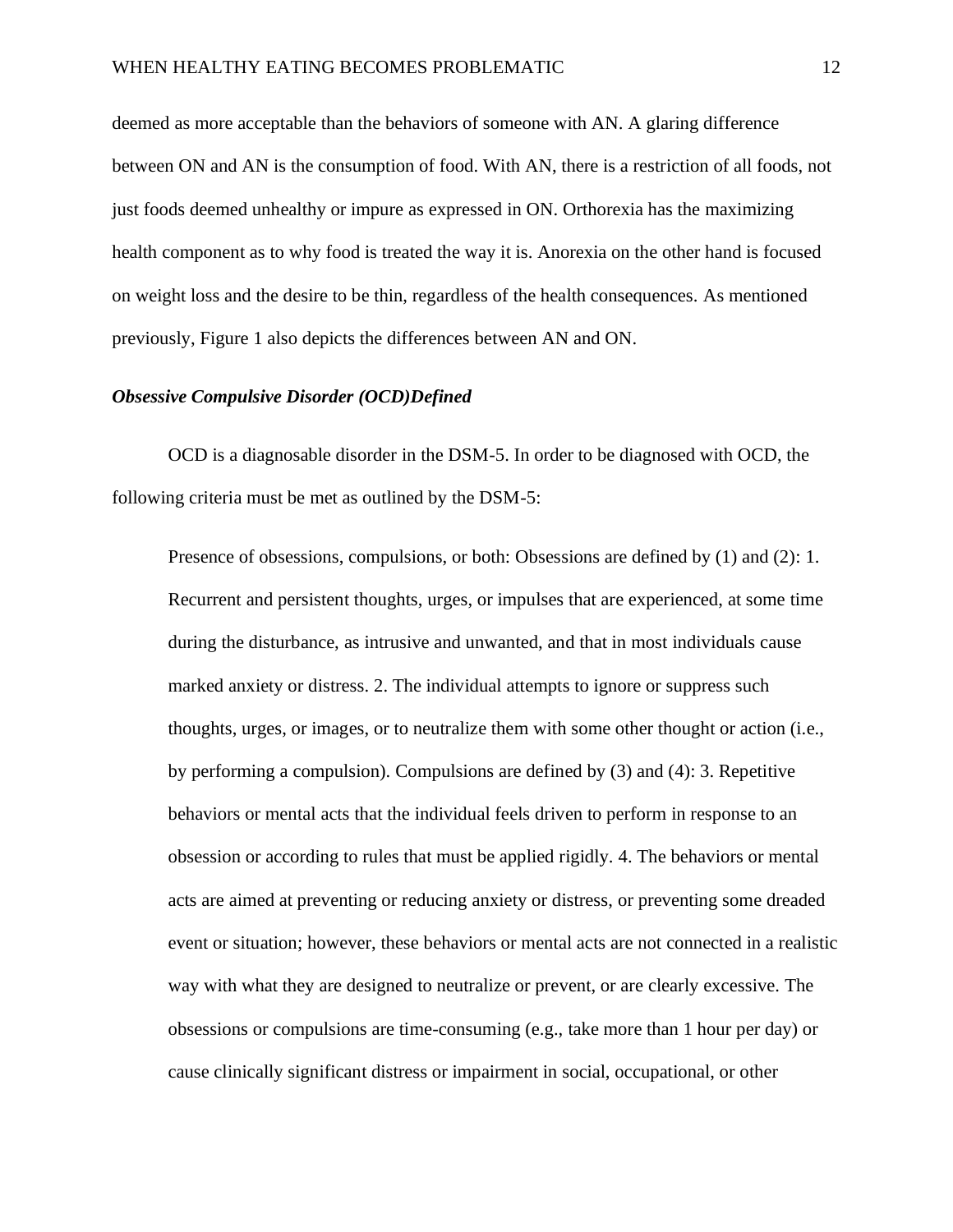important areas of functioning. The obsessive-compulsive symptoms are not attributable to the physiological effects of a substance (e.g., a drug of abuse, a medication) or another medical condition. The disturbance is not better explained by the symptoms of another mental disorder. (p. 237)

As with AN, there are specifiers when it comes to OCD to more clearly define the level of impairment an individual is experiencing. These specifiers include:

With good or fair insight: The individual recognizes that obsessive-compulsive disorder beliefs are definitely or probably not true or that they may or may not be true. With poor insight: The individual thinks obsessive-compulsive disorder beliefs are probably true. With Absent insight/delusional beliefs: The individual is completely convinced that obsessive-compulsive disorder beliefs are true. Tic-related: The individual has a current or past history of a tic disorder. (p. 237)

#### *Similarities Between OCD and ON*

There are similarities between ON and OCD that warrant discussion. "Orthorexic individuals spend most of their time in strict rules and excessive efforts to choose, prepare and eat healthy food, similar to patients with OCD" (Yilmaz et al., 2020 p. 3036). Another similarity between OCD and ON is the experience of intrusive thoughts, in ON this is more likely to be centered around food choices or food mishaps. As with OCD, ON has a sharp focus on contamination and minimizing it as much as possible. The strict rules and desire to choose, prepare, and consume the healthiest food possible also matches symptoms individuals with OCD experience, and in both instances, can lead to a decrease in social functioning (Yilmaz et al., 2020). Perfectionism, rigid thinking and a marked decrease in level of functioning are a few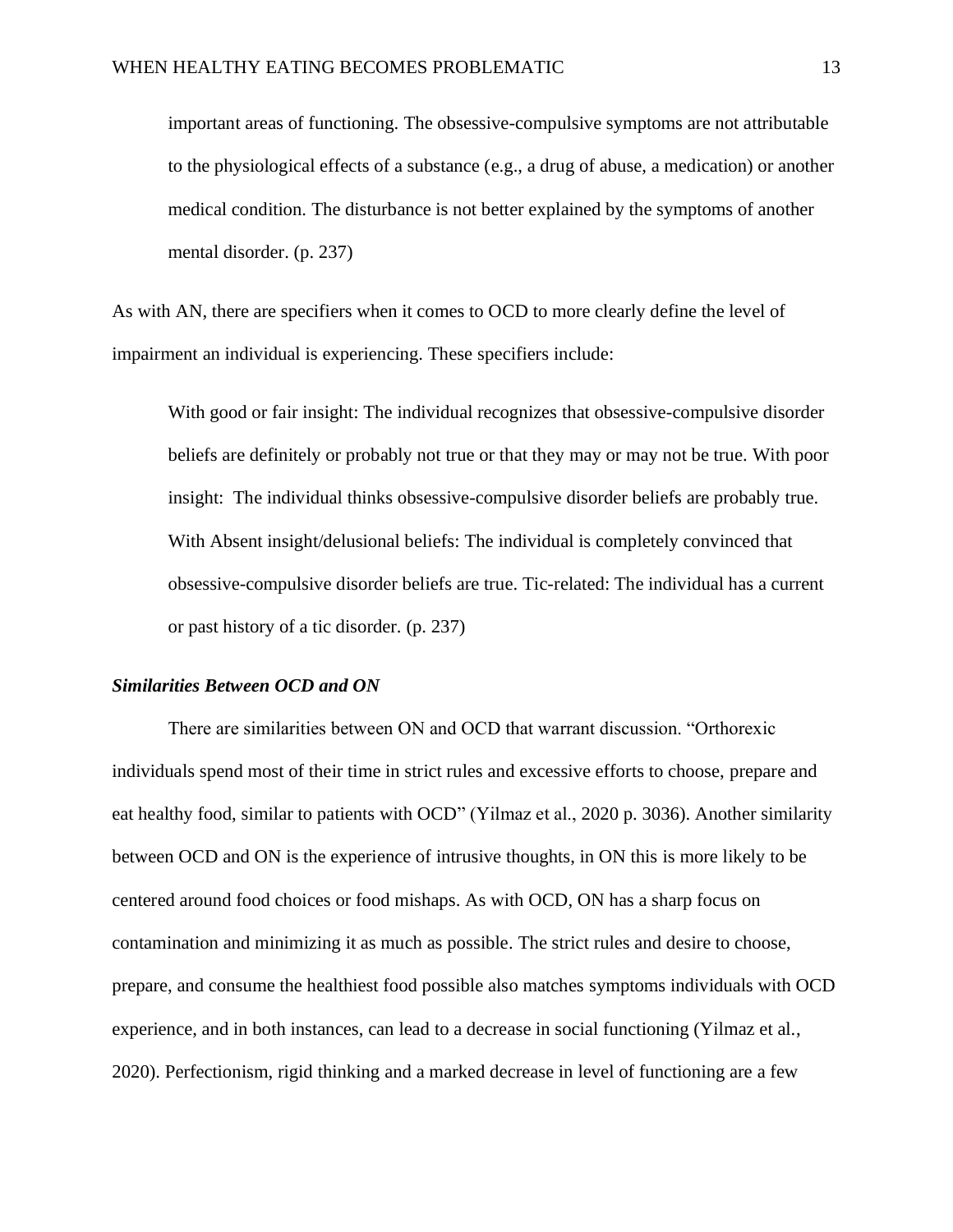other characteristics that OCD and ON have in common (Koven & Abry, 2015). The overlap of

characteristics between OCD and ON can be seen in Figure 1.

#### **Figure 1**



*"Venn diagram showing unique and overlapping features of orthorexia nervosa, anorexia nervosa, and obsessive–compulsive disorder (OCD)" by Dove Medical Press Limited, Nancy Koven, Alexandra W Abry, used under CC BY-NC 3.0*

## *Differences Between OCD and ON*

Despite the numerous shared characteristics of ON and OCD, there are significant differences. With OCD, the compulsions and obsessions may extend beyond food (Koven & Abry, 2015); whereas for individuals with ON characteristics, food is the primary focus of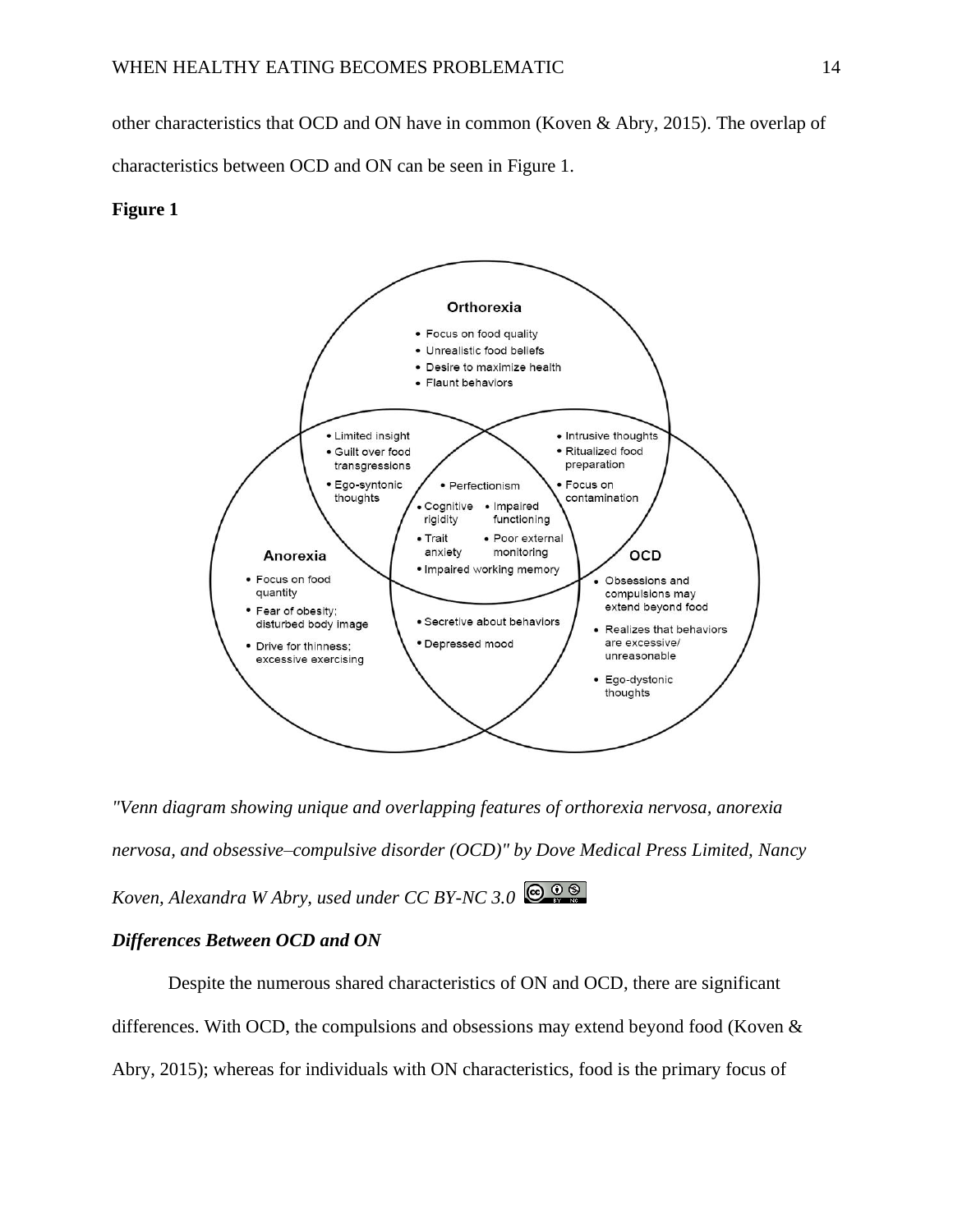compulsions and obsessions. Individuals with OCD tend to want to hide their behaviors; in contrast, someone with ON behaviors would prefer to flaunt them to others (Koven & Abry, 2015). When talking about the obsessions and compulsions with a client exhibiting ON, there does not appear to be the intense fear that something terrible will happen if they do not follow their strict food regime. It manifests more internally and viewed as a failure. A visual of the differences between OCD and ON can be seen in Figure 1 on the previous page.

#### **Importance of Understanding ON**

#### **Implications**

It is important that individuals with orthorexia continue to be researched and studied. There are physical as well as psychological side effects related to ON behaviors. The results of continued research and studies have the potential to benefit the individuals struggling with ON as well as help clinicians gain knowledge and tools of how to treat these individuals. The ramifications of ON have the potential to be life altering, and in some cases, life ending.

#### *Physical Health*

The physical effects of ON on a person's body can range from mild to severe impairment. The biggest concern in those facing ON is malnutrition. Malnutrition in ON is a result of the elimination of entire food groups (Moroze et al., 2015). When entire food groups are removed from a person's dietary intake, the body is not receiving the nutrients needed for optimal functioning. More examples of the physical toll ON can take on a body include: low sodium levels, low potassium levels, unbalanced acid and water levels and a decrease in the red and white bloods cells in the body (Moroze et al., 2015). These are only a few of the health ramifications ON can have. Another area of concern would be the chance of refeeding syndrome when an individual would attempt to return to normal nutrition. Refeeding syndrome occurs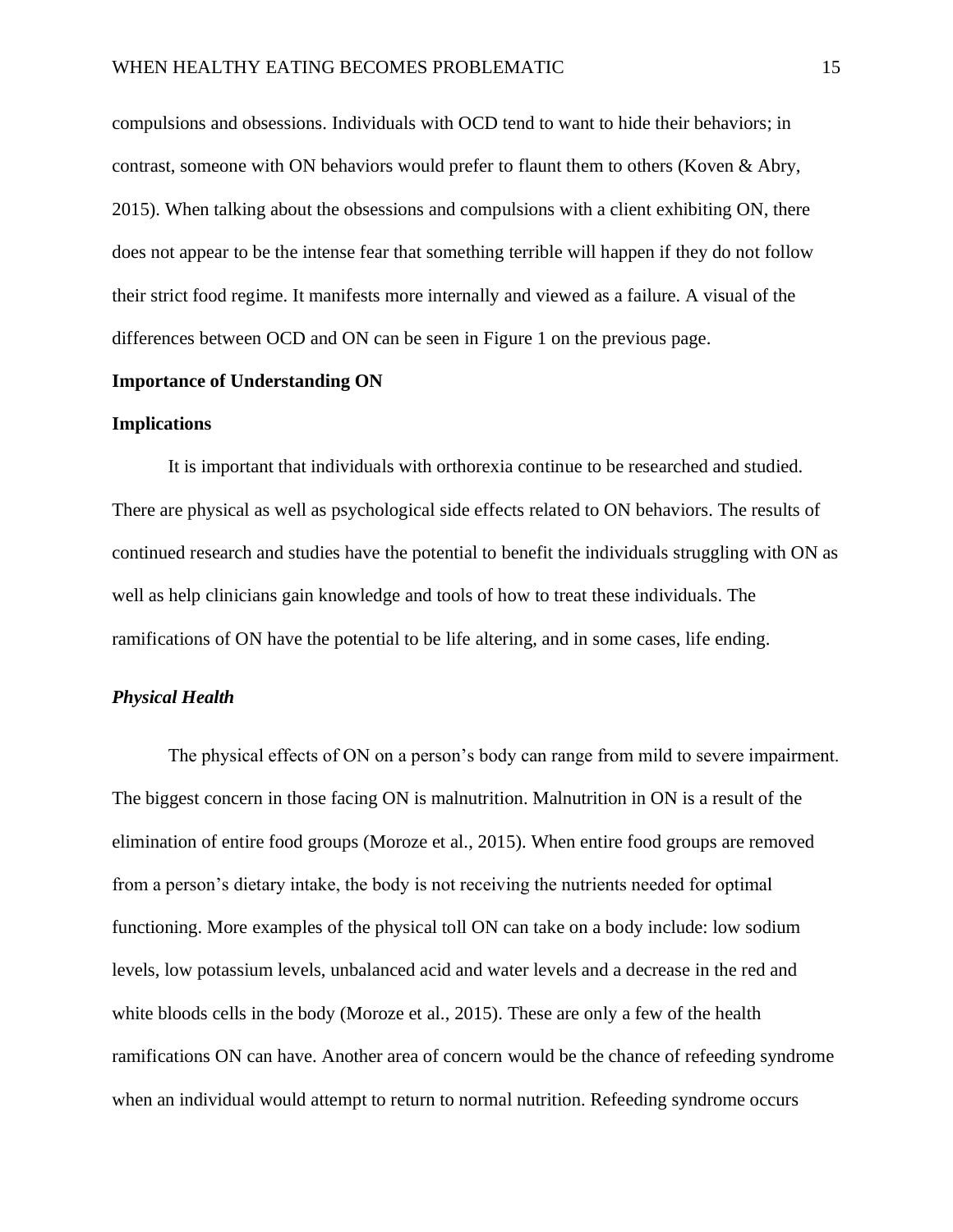when there are drastic shifts in the body's fluids and electrolytes which can be fatal. (Moroze, et al., 2015).

#### *Mental Health*

Aside from the physical effects ON can have on a person, there are also psychological effects that need to be examined. The daily focus on finding, preparing and consuming the purest foods possible puts an undue amount of stress on an individual (Fixsen et al., 2020). Along with stress, those struggling with ON are prone to experience anxiety and guilt from not following their food regime perfectly. When individuals enforce strict food regimes, the potential for social isolation increases. The social isolation could be a precursor for feelings of loneliness, helplessness, and guilt, which also increases the risk of depression.

## *Implications for Counselors*

The term orthorexia is being discussed more often even though it was coined in 1997. Orthorexia does not fit into the DSM-5 eating disorder category, and it does not fit OCD criteria. Despite this, ON can be a deadly condition and counselors need to become aware of the signs and symptoms associated with ON. There is much work to be done and continued research is a necessity to learn more about individuals with this disorder, to consider the development of diagnostic criteria as a separate disorder or a sub-type of another disorder, and to test interventions associated with ON to support clients towards positive outcomes.

### **Future Considerations**

#### *Advocacy*

Awareness is a powerful tool and has the potential to bring about monumental change. Whether becoming more knowledgeable about orthorexia is personal or professional, it is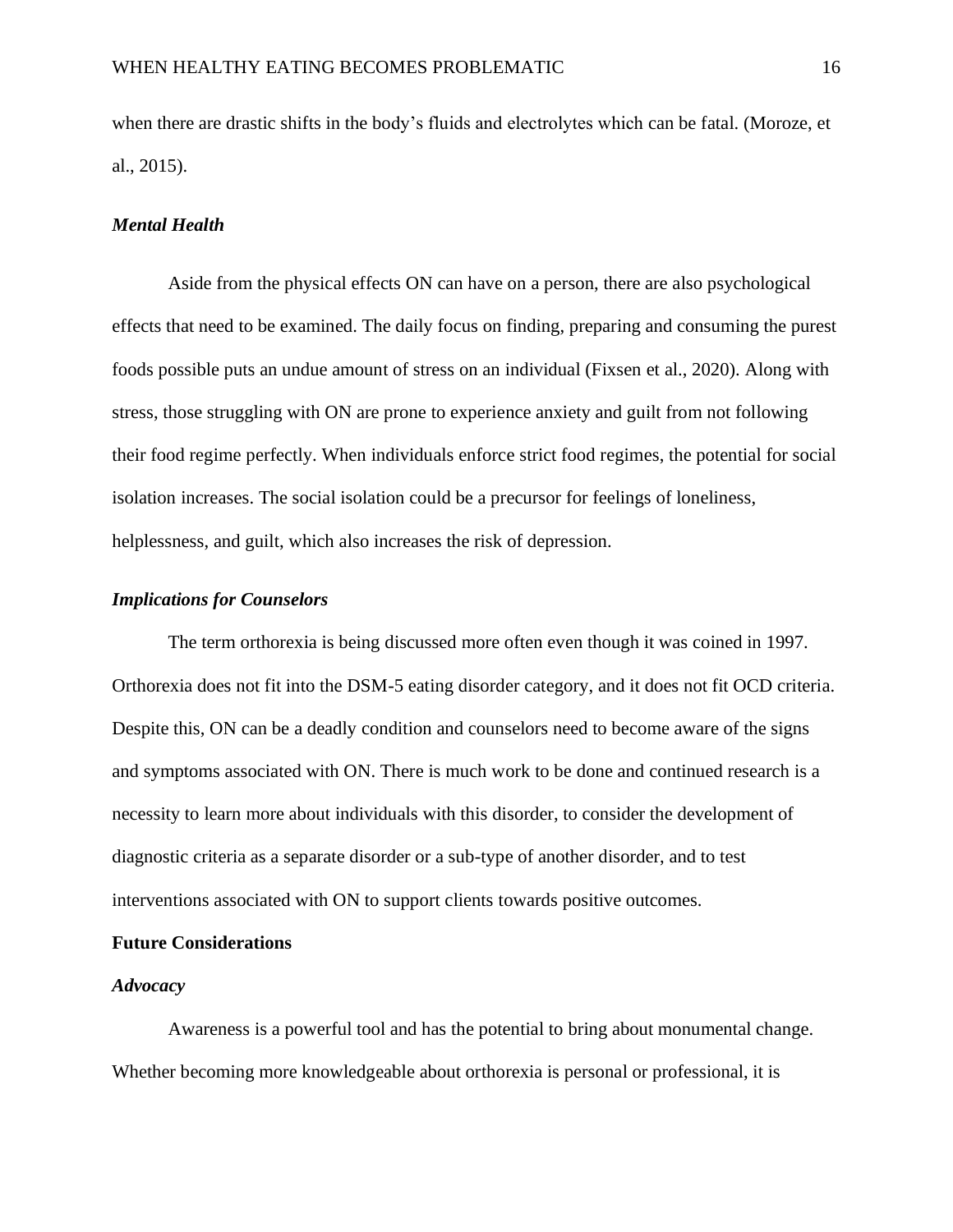bringing more awareness that ON is, in fact, a dangerous condition that needs to be better understood. The mental health field needs professionals who are willing to put in the time to further research ON and formulate a process for diagnosing and treating ON. The current indepth studies performed in other countries have found the highest prevalence of ON traits and behaviors among college athletes (Kiss-Leizer, et al., 2019), and college students studying nutrition/dietetics (Agopyan, et al., 2019). Thus, coaches and professors would benefit from becoming aware of orthorexia and how it presents in athletes and students. This, in turn, would allow them to possibly change how certain topics are presented and discussed. In the medical community, the same research needs to be conducted because ON cannot solely be treated as a psychological condition. An individual with ON will more than likely need the care of a medical physician, an advanced practice nurse practitioner, registered dietitian, and/or a physician assistant. The more the medical and mental health communities acknowledge ON exists, the greater the chance those suffering will receive the life-saving help they need.

#### *Continued Research*

There is a critical need to delve into ON further to be able to offer diagnosis and treatment to those who are experiencing orthorexic behaviors. There are currently no valid or reliable assessments or treatment protocols for those with ON partly due to the fact it is not considered a diagnosable disorder. The mental health community as well as the medical community need to continue to research orthorexia and conduct studies in order to better serve those struggling with these symptoms. Continued research is needed to be able to categorize ON correctly which then will help in creating diagnostic tools and treatment protocols.

It is imperative future counselors, especially those who want to with eating disorders, have knowledge and understanding of ON. While ON is not a clinically recognized diagnosis, it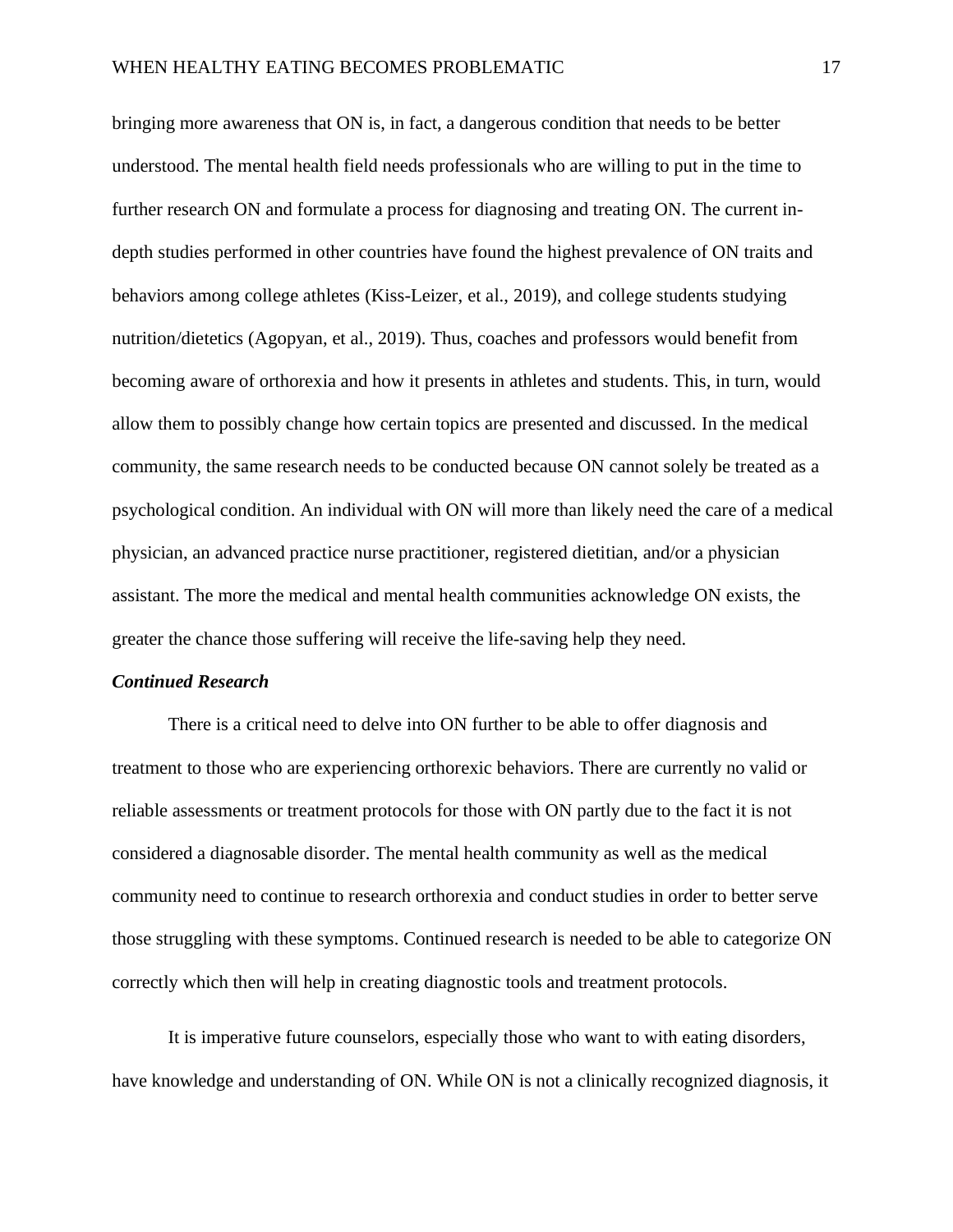is being recognized more often and has begun being researched more within the past five to ten years. The information contained in this review is only a starting point of understanding ON. Counselors in practice need to know about ON to recognize it and be able to give the client the best possible care. Treating eating disorders is complicated; therefore, treating orthorexia as a disorder that fits AN criteria and OCD criteria further confounds intervention options. Questions that need to be answered include: What is the best course of treatment? Where should ON fit if added to the next edition of the DSM? While there is not enough information currently available to answer these questions, progress is being made. There needs to be more studies conducted with those exhibiting ON tendencies, diagnostic criteria need to be developed, assessments and questionnaires need to be designed and an appropriate and comprehensive course of treatment defined. Unfortunately, until this work is done, orthorexia will continue to negatively affect individuals and those around them.

#### **Conclusion**

Orthorexia, although not a diagnosable disorder, is a topic that counselors and medical professionals need to be aware of and educated about. The obsession of consuming the purest, healthiest foods can affect a person's mental, physical and emotional well-being. Orthorexia manifests with similar symptoms of two recognized, diagnosable DSM-V disorders: anorexia nervosa and obsessive-compulsive disorder. Due to the overlap among these three conditions, it is difficult to determine where orthorexia should or would be placed in the next edition of the DSM. Continued research is desperately needed in order for proper diagnostic criteria and proper diagnostic tests to be formed. Orthorexia deserves more attention and recognition so individuals struggling have the opportunity to receive help and be able to live the best life possible.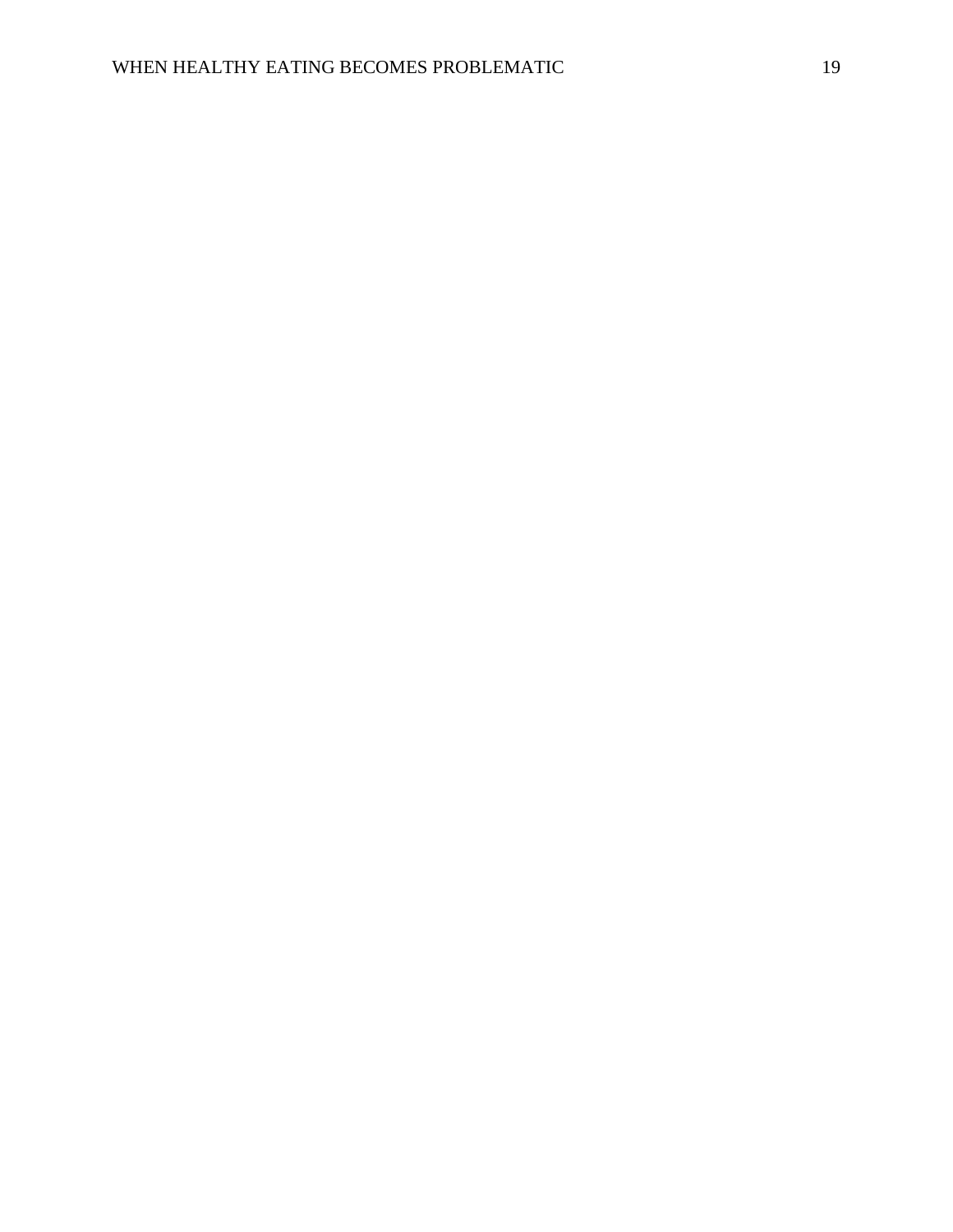#### **Author's Note**

The understanding and treatment of eating disorders is my passion and the reason behind my choice to study and present on orthorexia nervosa. A secondary reason why I chose to research orthorexia is because my ideal career will be working with individuals with an eating disorder diagnosis. I believe this information is important not only for myself, but for other professionals because the increase in knowledge about orthorexia will allow for better treatment and treatment outcomes. This research aids in understanding the similarities and differences between anorexia nervosa and obsessive-compulsive disorder and how there are aspects of both in how orthorexia symptoms can present in an individual. In society and on social media, we are constantly shown healthy eating and how there are good foods and bad foods when in reality, there are no good or bad foods. These messages have the potential to take simple, healthy eating and turn it into a life-threatening condition. I look forward to continuing learning about orthorexia as the research continues and I personally hope to see it in the next update to the Diagnostic and Statistical Manual of Mental Disorders.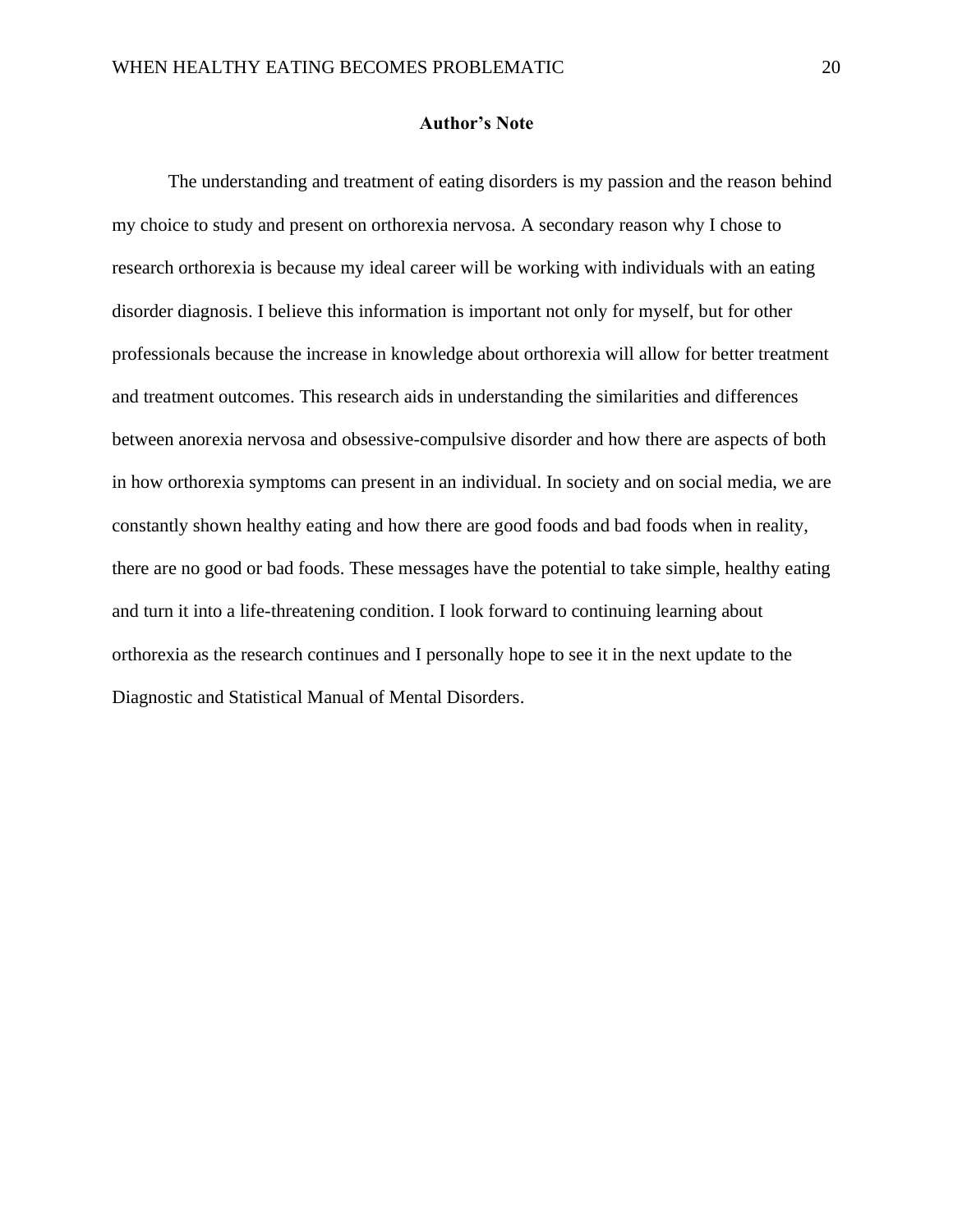#### References

- American Psychiatric Association. (2013). *Diagnostic and statistical manual of mental disorders* (5th ed.).
- Agopyan, A., Kenger, E. B., Kermen, S., Ulker, M. T., Uzsoy, M. A., & Yetgin, M. K. (2019). The relationship between orthorexia nervosa and body composition in female students of the nutrition and dietetics department. *Eating and Weight Disorders*, *24*(2), 257–266. https://doi-org /10.1007/s40519-018-0565-3
- Brytek-Matera, A., Rogoza, R., Gramaglia, C., & Zeppegno, P. (2015). Predictors of orthorexic behaviours in patients with eating disorders: A preliminary study. *BMC Psychiatry*, *15*. https://doi-org /10.1186/s12888-015-0628-1
- Cotton, Mary-anne,M.B.B.S., M.R.C.Psych, Ball, C., M.R.C.P., & Robinson, Paul, MD,F.R.C.P., F.R.C.Psych. (2003). Four simple questions can help screen for eating disorders. *Journal of General Internal Medicine, 18*(1), 53-6. <http://dx.doi.org/10.1046/j.1525-1497.2003.20374.x>
- Donini, L. M., Marsili, D., Graziani, M. P., Imbriale, M., & Cannella, C. (2005). Orthorexia nervosa: validation of a diagnosis questionnaire. *Eating and weight disorders: EWD*, *10*(2), e28–e32.<https://doi.org/10.1007/BF03327537>
- Fixsen, A., Cheshire, A., & Berry, M. (2020). The social construction of a concept—Orthorexia nervosa: Morality narratives and psycho-politics. *Qualitative Health Research*, *30*(7), 1101–1113. https://doi-org /10.1177/1049732320911364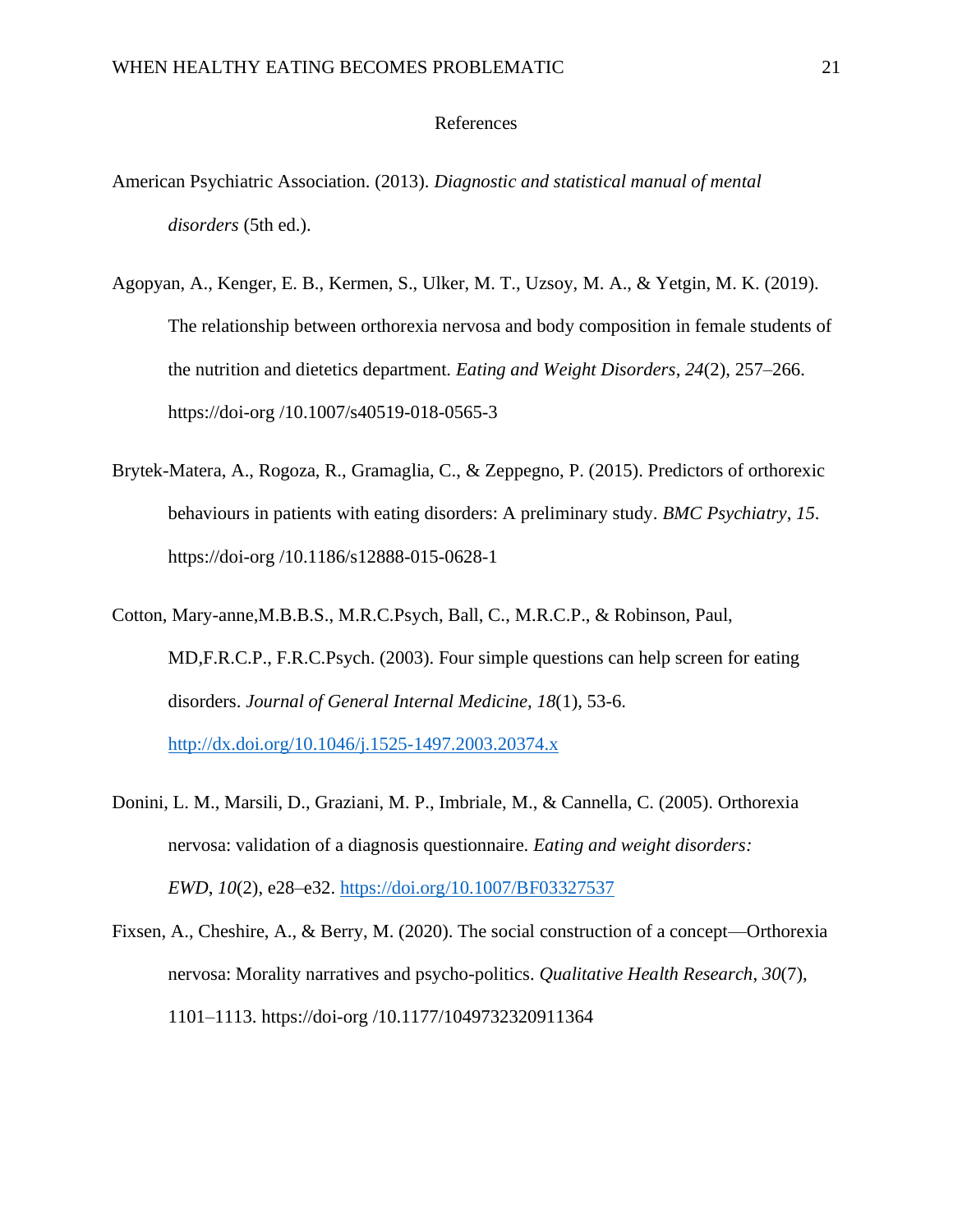- Garner, D.M., Olmsted, M.P., Bohr, Y., & Garfinkel, P. (1982). The eating attitudes test: psychometric features and clinical correlates. *Psychological Medicine*, 12: 871–878.
- Gleaves, D. H., Graham, E. C., & Ambwani, S. (2013). Measuring "orthorexia": Development of the Eating Habits Questionnaire. *The International Journal of Educational and Psychological Assessment*, *12*(2), 1–18.
- Gramaglia, C., Brytek-Matera, A., Rogoza, R., & Zeppegno, P. (2017). Orthorexia and anorexia nervosa: Two distinct phenomena? A cross-cultural comparison of orthorexic behaviours in clinical and non-clinical samples. *BMC Psychiatry*, *17*. https://doi-org /10.1186/s12888-017-1241-2
- Hewitt, P. L., & Flett, G. L. (1991). [Perfectionism in the self and social contexts:](https://hewittlab.sites.olt.ubc.ca/files/2014/11/Hewitt-Flett-1991-Perfectionism-in-the-self-and-social-contexts-conceptualization-assessment-and-association-with-psychopathology.pdf) [Conceptualization, assessment, and association with psychopathology.](https://hewittlab.sites.olt.ubc.ca/files/2014/11/Hewitt-Flett-1991-Perfectionism-in-the-self-and-social-contexts-conceptualization-assessment-and-association-with-psychopathology.pdf) *Journal of Personality and Social Psychology, 60,* 456–470. doi: 10.1037/0022-3514.60.3.456
- Kiss-Leizer, M., Tóth-Király, I., & Rigó, A. (2019). How the obsession to eat healthy food meets with the willingness to do sports: The motivational background of orthorexia nervosa. *Eating and Weight Disorders*, *24*(3), 465–472.

https://doi-org/10.1007/s40519-019-00642-7

- Koven, N. S., & Abry, A. W. (2015). The clinical basis of orthorexia nervosa: Emerging perspectives. *Neuropsychiatric Disease and Treatment, 11*, 385-394. http://doi.org/10.2147/NDT.S61665
- Moroze, R. M., Dunn, T. M., Craig Holland, J., Yager, J., & Weintraub, P. (2015). Microthinking about micronutrients: a case of transition from obsessions about healthy